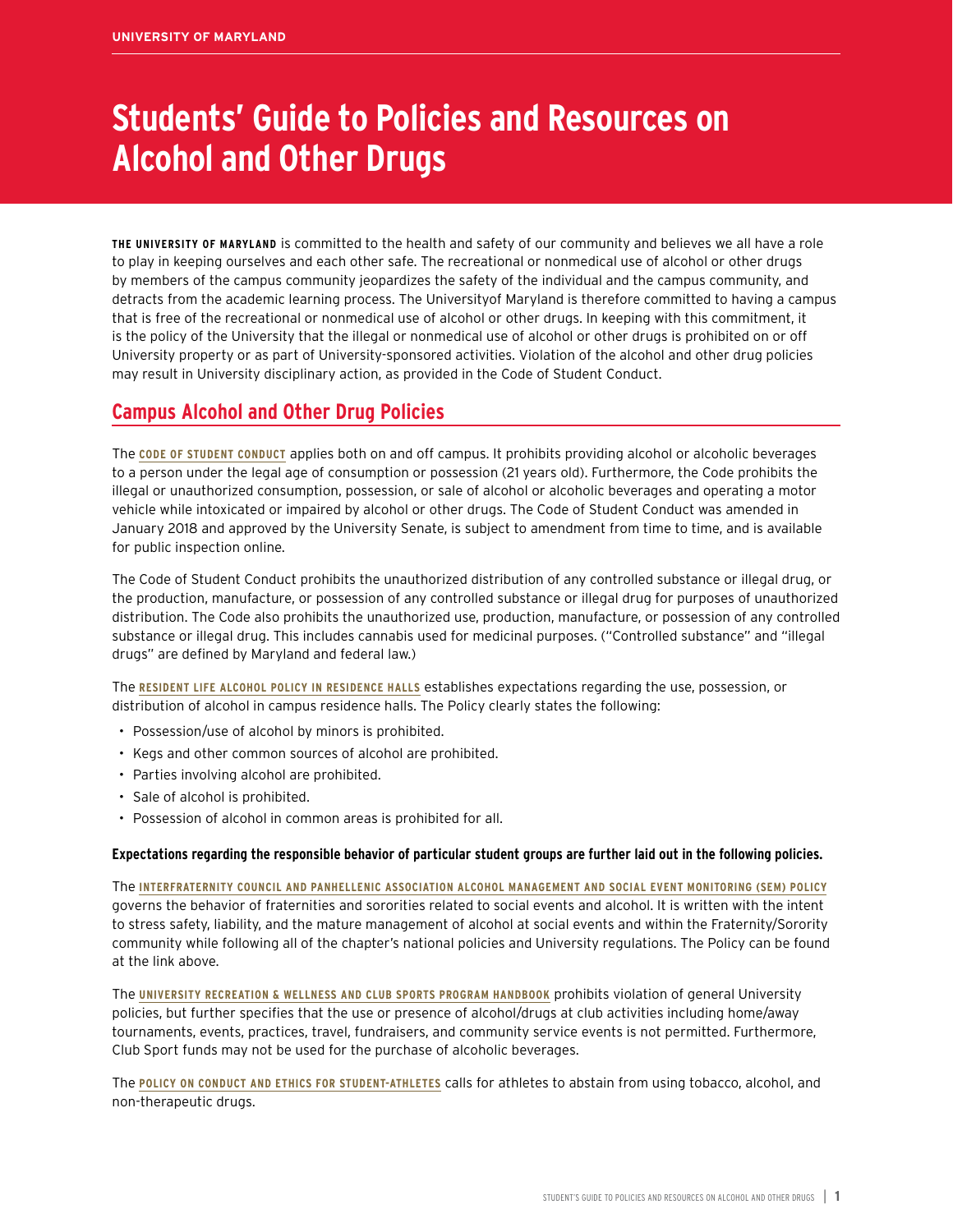# **Campus Disciplinary Sanctions**

The aims of sanctioning are to protect the campus community, deter future offenses, promote individual accountability, and enhance ethical development. Other factors like a student's previous judicial history, their actions during the incident, and their remorse and cooperation during the conduct process are all also considered, along with the harm and danger that their behavior might have or could have potentially brought to our community.

# X **What am I allowed to do on and off campus?**

| 21 AND OVER                                                                                                                                             |
|---------------------------------------------------------------------------------------------------------------------------------------------------------|
| You are allowed to possess and consume alcohol in your residence hall space, or on campus in an authorized location (i.e. tailgate, stadium at a game). |
| You are allowed to possess and consume alcohol in private homes, apartments, or bars and restaurants that serve alcohol.                                |

### X **What is prohibited under the Code of Student Conduct and the Residence Hall Rules?**

| <b>21 AND OVER</b>                                                           | <b>UNDER 21</b>                                                                                                                             |
|------------------------------------------------------------------------------|---------------------------------------------------------------------------------------------------------------------------------------------|
| Sale or provision of alcohol to those under 21.                              | Use or possession of alcohol, even if the container is closed or it belongs to<br>a friend, and the provision of alcohol to those under 21. |
| Open containers and consuming alcohol in public. This includes residence     | Open containers and consuming alcohol in public. This includes residence                                                                    |
| hall hallways and the streets of College Park.                               | hall hallways and the streets of College Park.                                                                                              |
| Kegs and common sources of alcohol in residence halls.                       | Kegs and common sources of alcohol in residence halls.                                                                                      |
| Use or possession of illegal drugs or controlled substances; this includes   | Use or possession of illegal drugs or controlled substances; this includes                                                                  |
| cannabis and medical cannabis.                                               | marijuana and medical marijuana.                                                                                                            |
| Use or possession of prescription drugs that are not yours.                  | Use or possession of prescription drugs that are not yours.                                                                                 |
| Drug paraphernalia in the residence halls.                                   | Drug paraphernalia in the residence halls.                                                                                                  |
| The production, manufacture, or distribution of any illegal drugs or         | The production, manufacture, or distribution of any illegal drugs or                                                                        |
| controlled substances.                                                       | controlled substances.                                                                                                                      |
| Operation of a motor vehicle while intoxicated or impaired by                | Operation of a motor vehicle while intoxicated or impaired by                                                                               |
| alcohol or drugs.                                                            | alcohol or drugs.                                                                                                                           |
| Use, possession, manufacture, or sale of false identification, including the | Use, possession, manufacture, or sale of false Identification, including the                                                                |
| borrowing of identification from a friend.                                   | borrowing of identification from a friend.                                                                                                  |

# X **What happens if I violate one of the rules?**

There are no standard sanctions for violations. The sanctions listed below are meant to be a guide and to help students understand what might be the range of sanctions for a violation.

| <b>TYPE OF OFFENSE</b>                                                                                                                           | <b>SANCTION RANGE</b>                                                                                                  |
|--------------------------------------------------------------------------------------------------------------------------------------------------|------------------------------------------------------------------------------------------------------------------------|
| Illegal drug distribution                                                                                                                        | Dismissal from the University (expulsion or suspension).<br>permanent housing termination                              |
| Illegal drug production or manufacture                                                                                                           | Dismissal from the University (expulsion or suspension).<br>permanent housing termination                              |
| Illegal drug use or possession: first-time marijuana, student is cooperative,<br>takes responsibility, and it is a small amount (under 10 grams) | Disciplinary probation, educational sanctions through the health center,<br>housing probation                          |
| Possession of drug paraphernalia in the residence halls                                                                                          | Written warning or housing probation, educational sanction,<br>removal of paraphernalia                                |
| DUI: Drugs                                                                                                                                       | Suspension, educational sanctions through the health center upon return or<br>as a condition of withholding suspension |
| DUI: Alcohol                                                                                                                                     | Disciplinary probation, educational sanctions through the health center                                                |
| Underage use, possession of alcohol in the residence halls                                                                                       | Housing probation, educational sanctions through the health center                                                     |
| Underage use, possession of alcohol on or off campus outside of<br>residence halls                                                               | Disciplinary reprimand, educational sanctions through the health center                                                |
| False ID: manufacturing or selling (including other people's IDs)                                                                                | Dismissal from the University (expulsion or suspension), housing termination                                           |
| False ID: use or possession (including other people's IDs)                                                                                       | Dismissal from the University (expulsion or suspension), housing termination                                           |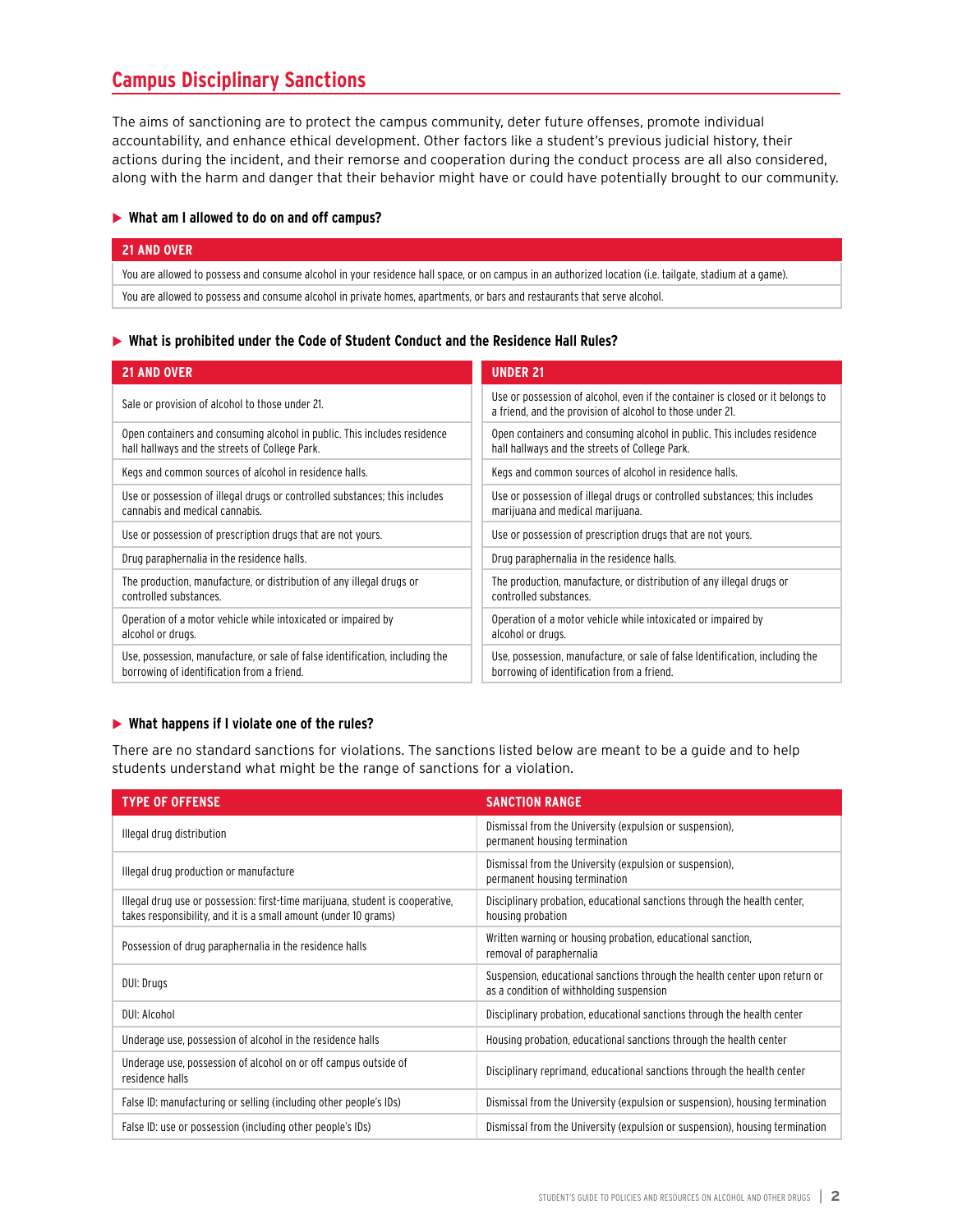# **Promoting Responsible Action in Medical Emergencies**

The health and safety of University students is of paramount concern. All members of the University community are encouraged to act in a responsible manner when an individual may require medical assistance by dialing 911 or (301) 405-3333 or seeking a University or Department of Resident Life (DRL) official. It is recognized that in situations in which either a student summoning or requiring help is under the influence of alcohol and/or drugs, the threat of disciplinary sanctions for violating the University's alcohol and/or drug policy is a barrier to seeking help. As such, the University of Maryland will do all that it can to promote student health, safety, and well-being. **[PROMOTING](http://reslife.umd.edu/rap/)  [RESPONSIBLE ACTION IN MEDICAL EMERGENCIES](http://reslife.umd.edu/rap/)** is a policy administered by the Office of Student Conduct (OSC) that will reduce barriers to seeking help in cases of alcohol- and/or drug-related emergencies by providing relief from administrative or disciplinary action on the part of the University if either a University official or other authority is contacted in a timely fashion. The complete University of Maryland **[POLICY ON PROMOTING RESPONSIBLE ACTION IN MEDICAL](https://policies.umd.edu/policy/f2a6fe09-858b-4e45-bba3-9eaa769f53b4/)  [EMERGENCIES](https://policies.umd.edu/policy/f2a6fe09-858b-4e45-bba3-9eaa769f53b4/)** can be viewed online at: **[HTTPS://POLICIES.UMD.EDU/POLICY/F2A6FE09-858B-4E45-BBA3-9EAA769F53B4/](https://policies.umd.edu/policy/f2a6fe09-858b-4e45-bba3-9eaa769f53b4/)**.

# **Policy Summary:**

- 1. A student in possession or under the influence of alcohol and/or drugs who summons medical emergency assistance for themselves or on behalf of a fellow student experiencing a medical emergency will not face disciplinary charges under the Code of Student Conduct or Residence Hall Rules for the possession or use of alcohol and/or drugs, with the exception of the exclusions noted in the policy. In lieu of disciplinary charges and as a condition of such relief, students handled under this policy will usually be required to be evaluated by the University Health Center (UHC) staff and successfully complete an approved alcohol and/or drug intervention program.
- 2. This policy also extends to the students for whom medical emergency assistance has been summoned.
- 3. A "summons" for medical emergency assistance is deemed to be contacting police, University staff, or other officials who are designated emergency medical providers.

| Do you wonder if your<br>friend has a problem                                                                                                                                                                                                                               | Had times when they ended up drinking/using more or longer than they intended?                                                                                                                                                                 |
|-----------------------------------------------------------------------------------------------------------------------------------------------------------------------------------------------------------------------------------------------------------------------------|------------------------------------------------------------------------------------------------------------------------------------------------------------------------------------------------------------------------------------------------|
| with alcohol or drugs?<br>In the past year, has<br>your friend:<br>If the answer to any of these<br>questions is yes, please help<br>your friend by referring them to<br>the University Health Center,<br><b>Substance Use Intervention</b><br>and Treatment (SUIT) Program | More than once wanted to cut down or stop drinking or using, or tried to, but couldn't?                                                                                                                                                        |
|                                                                                                                                                                                                                                                                             | More than once gotten into situations while or after drinking or using that increased their chances of getting<br>hurt (such as driving, swimming, using machinery, walking in a dangerous area, or having unsafe sex)?                        |
|                                                                                                                                                                                                                                                                             | Had to drink or use much more than they once did to get the effect they want? Or found that their usual<br>number of drinks or hits had much less effect than before?                                                                          |
|                                                                                                                                                                                                                                                                             | Continued to drink or use even though it was making them feel depressed or anxious or adding to another<br>health problem? Or after having had a memory blackout?                                                                              |
|                                                                                                                                                                                                                                                                             | Spent a lot of time drinking or using? Or being sick or getting over other aftereffects?                                                                                                                                                       |
|                                                                                                                                                                                                                                                                             | Continued to drink or use even though it was causing trouble with their family or friends?                                                                                                                                                     |
|                                                                                                                                                                                                                                                                             | Found that drinking or using-or being sick from drinking or using-often interfered with taking care of<br>their job or school responsibilities?                                                                                                |
|                                                                                                                                                                                                                                                                             | Given up or cut back on activities that were important or interesting to them, or gave them pleasure, in<br>order to drink or use?                                                                                                             |
| (301) 314-8106, and seek support<br>for yourself by contacting<br>Madeleine Moore, the Alcohol and                                                                                                                                                                          | More than once gotten arrested, been held at a police station, or had other legal problems because of<br>their drinking or use?                                                                                                                |
| Other Drug Program Coordinator,<br>at mmoore56@umd.edu to learn<br>about how to care for yourself while<br>feeling concerned about a friend's<br>substance use.                                                                                                             | Found that when the effects of alcohol or drugs were wearing off, they had withdrawal symptoms, such as<br>trouble sleeping, shakiness, restlessness, nausea, sweating, a racing heart, or a seizure? Or sensed things<br>that were not there? |
|                                                                                                                                                                                                                                                                             | Adapted from Rethinking Drinking, The National Institute on Alcohol Abuse and Alcoholism                                                                                                                                                       |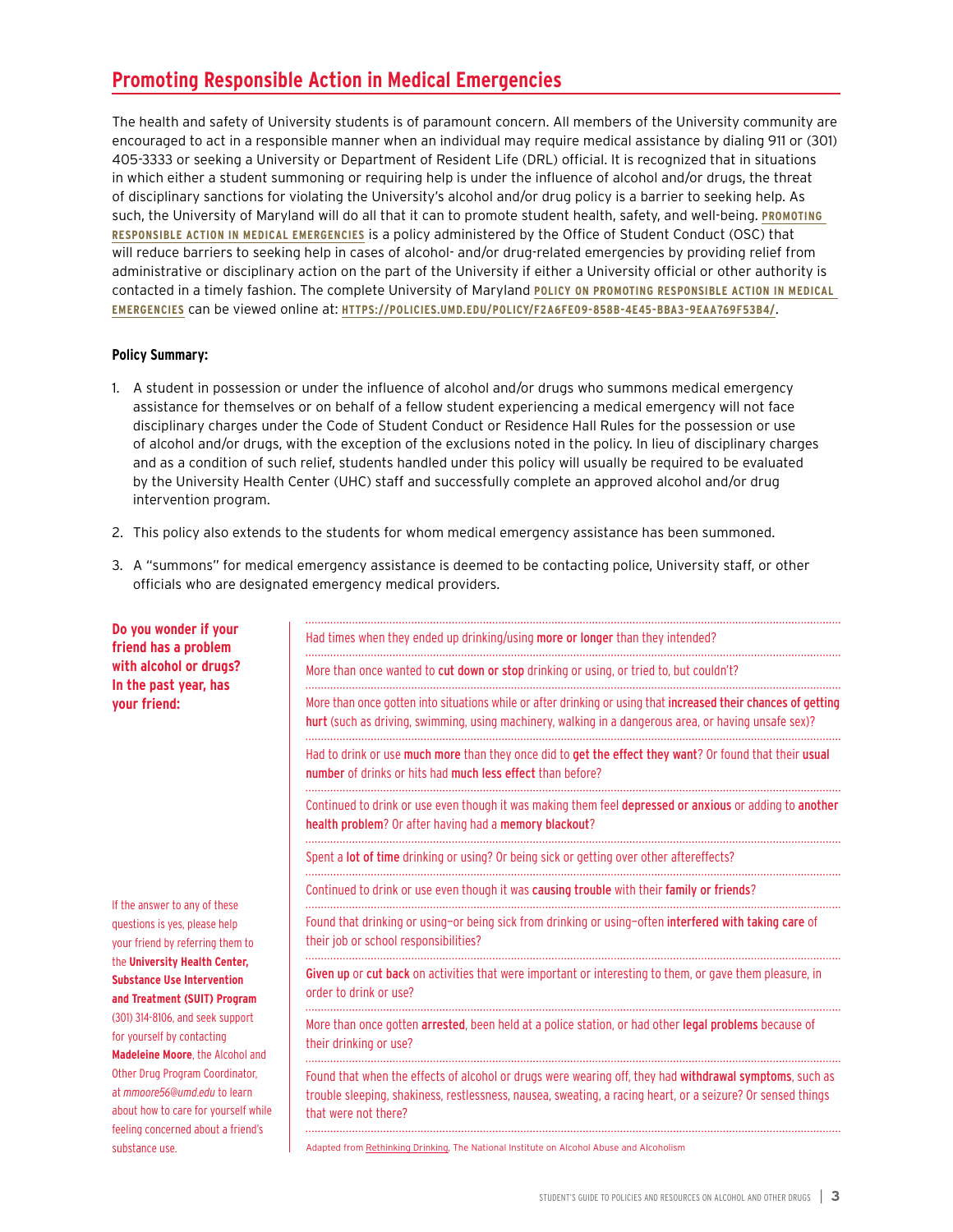# **ALCOHOL**

People drink to socialize, celebrate, and relax. Alcohol often has a strong effect on people—and throughout history, people have struggled to understand and manage alcohol's power. Alcohol is a central nervous system depressant and can cause a number of marked impairments in mental functions and abilities. When taken in low doses, alcohol can lower inhibitions and impair judgment and coordination required to complete activities such as driving. Moderate to high doses cause impairment in higher mental functions and alter a person's ability to learn and remember information. Very high doses can cause respiratory depression and fatal consequences. The dangerous effects of alcohol are increased when it is used along with other substances.

# **NICOTINE**

Nicotine is the powerfully addictive substance in tobacco. It is also present in electronic cigarettes and other vaping devices. Upon entering the blood, nicotine stimulates the adrenal glands to release the hormone epinephrine (adrenaline). Epinephrine stimulates the central nervous system and increases blood pressure, breathing, and heart rate. As with most addictive substances, nicotine activates the brain's reward circuits and also increases levels of a chemical messenger in the brain called dopamine, which reinforces rewarding behaviors. Short term health effects related to smoking tobacco can include wheezing, coughing, frequent colds, and decreased senses of smell and taste. Smoking can also trigger asthma symptoms. Long-term health effects of tobacco use can include chronic bronchitis, lung cancer, or cancer of the mouth, throat, bladder, pancreas, or kidney. Vaping is not a consistently effective way to quit smoking tobacco.

### **COCAINE**

Cocaine is a powerfully addictive stimulant drug made from the leaves of the coca plant native to South America. Short term effects include narrowed blood vessels; enlarged pupils; increased body temperature, heart rate, and blood pressure; headache; abdominal pain and nausea; euphoria; increased energy, alertness; insomnia, restlessness; anxiety; erratic and violent behavior, panic attacks, paranoia, psychosis; heart rhythm problems, heart attack; stroke; seizure; and coma.

#### **CANNABIS**

The cannabis plant contains the mind-altering chemical THC and other similar compounds. THC causes altered senses and sense of time, changes in mood, impaired body movement, difficulty with thinking and problem solving and memory impairment. In high doses, THC can cause hallucinations, delusions and psychosis. University of Maryland School of Public Health research demonstrated that cannabis use adversely affects college academic outcomes, both

directly and indirectly through poorer class attendance.\* College students' brains are especially sensitive to the effects of cannabis, with those heavily using cannabis showing disadvantages in neurocognitive performance, macrostructural and microstructural brain development, and alterations in brain functioning.\*\* Heavy cannabis use may result in loss of IQ points and a decline in general knowledge and verbal ability.

- Arria AM, Caldeira KM, Bugbee BA, Vincent KB, O'Grady KE. The Academic Consequences of Marijuana Use during College. Psychology of addictive behaviors : journal of the Society of Psychologists in Addictive Behaviors. 2015;29(3):564-575. doi:10.1037/adb0000108.
- \*\* Jacobus J, Tapert SF. Effects of Cannabis on the Adolescent Brain. Current pharmaceutical design. 2014;20(13):2186-2193.

#### **OPIOIDS**

Drugs included in this classification include opium, morphine, codeine, heroin, OxyContin, methadone, Percodan, Percocet, and other opium derivatives and synthetics. Narcotics are the most physically addictive illicit drugs. The first or second administration of narcotics results in a tremendous euphoric feeling that cannot be repeated due to the rapid development of tolerance to the drug. This leaves the user with high cravings and low benefits from continued drug use. A major physical risk associated with the use of narcotics is sudden death resulting from respiratory arrest. Other risks include infection due to IV drug use. Psychologically, cravings for narcotics can be severe. In 2017, over 49,000 Americans died as a result of opioid overdose.

([https://www.drugabuse.gov/related-topics/trends-statistics/overdose-death-rates\)](https://www.drugabuse.gov/related-topics/trends-statistics/overdose-death-rates)

### **HALLUCINOGENS**

Hallucinogens are a diverse group of drugs that alter perception (awareness of surrounding objects and conditions), thoughts, and feelings. They cause hallucinations, or sensations and images that seem real though they are not. Hallucinogens can be found in some plants and mushrooms (or their extracts) or can be human-made. Common hallucinogens include the following: ayahuasca, DMT, D-lysergic acid diethylamide (LSD), peyote (mescaline), and 4-phosphoryloxy-N, N-dimethyltryptamine (psilocybin), dextromethorphan (DXM), ketamine, phencyclidine (PCP) and Salvia. Potentially dangerous short-term effects include increased heart rate, blood pressure, breathing rate and body temperature, panic, paranoia, and psychosis.

#### **DEPRESSANTS**

Drugs in this classification include Rohypnol and other barbiturates, benzodiazepines, Xanax, valium, GHB, and other depressants including alcohol. Depressants produce rapid tolerance. Severe withdrawal, including seizures and death, can occur if depressant use is immediately stopped. Depressants also can cause sudden death by respiratory arrest or by stroke resulting from a marked increase in blood pressure. Mixing alcohol with other depressants can be lethal.

**For more information on the health risks associated with alcohol and other drugs, please visit the websites for the [NATIONAL INSTITUTE ON DRUG ABUSE](https://www.drugabuse.gov/) and the [NATIONAL INSTITUTE ON ALCOHOL ABUSE AND ALCOHOLISM.](https://www.niaaa.nih.gov/)**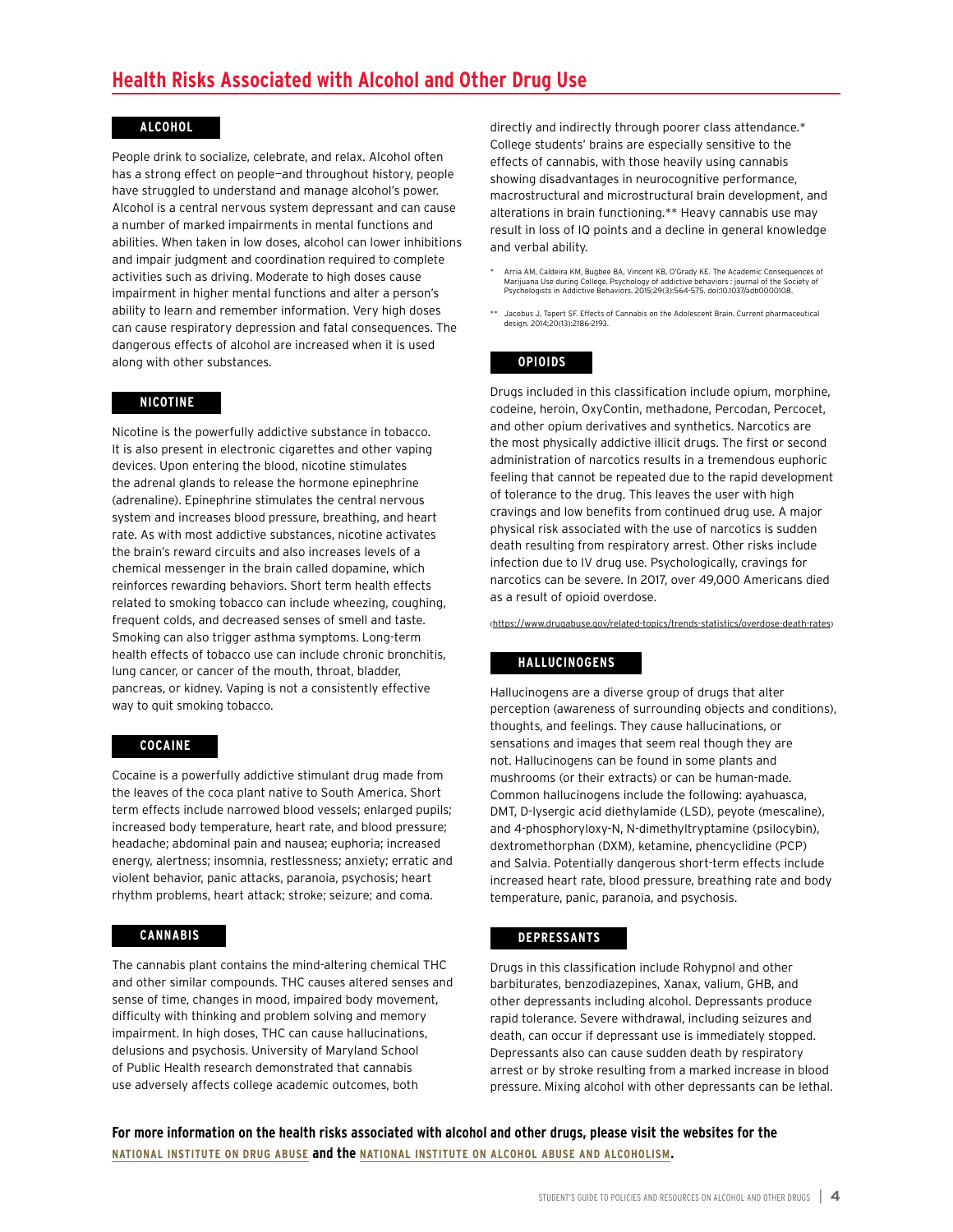# **Substance Use Intervention and Treatment (SUIT) Unit**

The Substance Use Intervention & Treatment Unit provides students with an opportunity to meet individually with a professional counselor and discuss concerns they may have about their own, a friend's, or a family member's use of alcohol and/or drugs. It works specifically with college students experiencing concerns with or related to alcohol and/or drugs in a non-threatening environment. The program provides individual and group counseling, referral to 12-step support group meetings, psycho-education, and coordination with other treatment professionals. When appropriate, referrals to campus or community prevention and treatment programs can be arranged. Substance Use Intervention & Treatment also provides an early intervention and education program intended for UMD students who have been charged with an alcohol- or other drug-related violation (other than DUI or DWI) of campus judicial policy or state law. The program focuses on alcohol and other drug information, values clarification, and dealing with the consequences of misuse. There is usually a charge for the service. For more information about Substance Use Intervention & Treatment Unit programs, please call (301) 314-8106.

# **Tobacco Cessation Program**

Individual Counseling and self-help materials are available at the University Health Center for smokers who wish to quit. Individuals can learn more about their smoking behavior, the best strategies for quitting, and measures to avoid relapse. Nicotine prevention medication is also available at the University Health Center Pharmacy. For more information, please call (301) 314-9629 or email *[mmoore56@umd.edu](mailto:mmoore56%40umd.edu?subject=)*.

# **On-Campus Recovery Meeting**

An open 12-step recovery meeting is held weekly and is attended primarily by undergraduate and graduate UMD students. This and other local sanctioned meetings can be found on the **[WASHINGTON AREA INTERGROUP](https://aa-dc.org/)  [ASSOCIATION](https://aa-dc.org/)** web page.

# **The Center of Substance Abuse Research (CESAR)**

The Center of Substance Abuse Research (CESAR) is dedicated to informing the public about issues associated with substance abuse. CESAR maintains an extensive library of materials on related topics on its website: **[CESAR.UMD.EDU](http://CESAR.UMD.EDU)**.

# **Health Promotion and Wellness Services' Alcohol and Other Drug Program**

The Alcohol and Other Drug Program Coordinator is housed in Health Promotion & Wellness Services and oversees campus-wide educational programming efforts as it relates to alcohol and other drugs, including the AlcoholEdu and Prescription Drug Abuse Prevention Wellness Trainings for incoming first-year and transfer students. This program creates supportive educational and prevention -based resources, including asynchronous presentations on alcohol, cannabis, and other drugs with lesson plans included, available for free for any student organization or class instructor to download and share. The Coordinator is also available to meet with students on an individual basis to discuss any questions or concerns about their alcohol or drug use or the use of a friend, harm reduction strategies to reduce the risks associated with alcohol and other drug use, as well as resources for students in recovery. The Coordinator also manages the Wellness and Recovery Drop-In Space at the University Health Center, which is available to students during all normal business hours to participate in various wellness and recovery- centered programming opportunities, build community among peers, and enjoy a peaceful space on campus to study or unwind. To find out more about the program, please call (301) 314-9629 or email *[mmoore56@umd.edu](mailto:mmoore56%40umd.edu?subject=)*.

# **Terps for Recovery (TFR)**

Terps for Recovery seeks to provide collegial, informal, peer-to-peer support for students in recovery. College campuses can be a difficult environment for students to maintain their sobriety. This is due to many factors, including living away from home, insufficient on-campus support services, and, most notably, a drinking culture that can dictate the social environment. However, social support has been shown to be a significant protective factor against relapse. Therefore, providing opportunities for students in recovery or considering recovery to connect with others is therefore an important aspect of fostering an environment that promotes success among students in

recovery. For more information, please email *[lplace1@umd.edu](mailto:lplace1%40umd.edu?subject=)* or *[mmoore56@umd.edu](mailto:mmoore56%40umd.edu?subject=)*.

# **Healthy TERPS Program**

With the goal of reducing high-risk drinking and associated negative consequences through the use of brief motivational interventions, participants complete a brief online alcohol assessment before meeting with the project coordinator for a 15-to 30-minute minute discussion about their current drinking habits and goals as students at Maryland. For more information or to schedule a meeting, please call (301) 314-8106.

# **Drug Testing**

For individuals who are required to be drug-tested (i.e. court system, treatment providers, Office of Student Conduct), the University Health Center offers confidential urine collection and drug screening. The cost for this service depends on the type of tests necessary. For more information, please call (301) 314-8106.

# **Overdose Response and Prevention**

All University of Maryland Police Department (UMPD) officers are trained to recognize opioid overdose and provide naloxone. Naloxone is available with officers on patrol. The University Health Center is approved as an education and training site for overdose response. For more information, please call (301) 314-8106.

# **Counseling Center**

The **[COUNSELING CENTER](https://www.counseling.umd.edu/)** offers initial consultation and assessment, workshops, and individual, couples, and group counseling to UMD students. Referral services are also provided for concerns outside the scope of service of the Counseling Center. For more information, call (301) 314-7651 or visit our **[WEBPAGE](http://counseling.umd.edu)**.

### **The Center on Young Adult Health and Development**

The **[CENTER ON YOUNG ADULT HEALTH](https://sph.umd.edu/research-impact/research-centers/center-young-adult-health-and-development)  [AND DEVELOPMENT](https://sph.umd.edu/research-impact/research-centers/center-young-adult-health-and-development)** is the first such center in the United States specifically dedicated to understanding the healthand development of young adults. Its **[RESEARCH BRIEFS](https://sph.umd.edu/research-impact/research-centers/center-young-adult-health-and-development/research-findings-center-young-adult-health-and-development)** cover a variety of issues related to young adult health risk behaviors including substance use disorders.